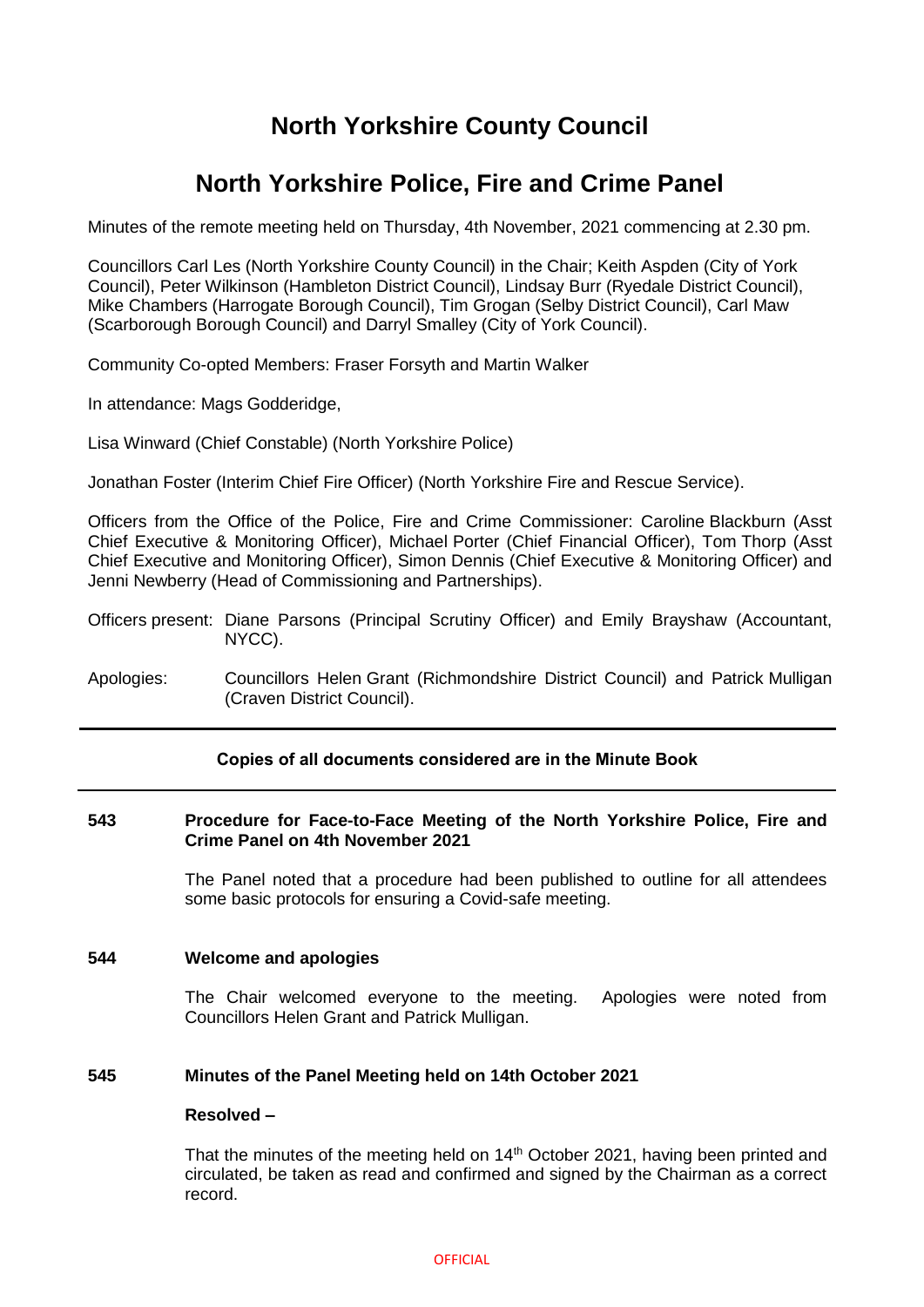# **546 Declarations of Interest**

Councillor Keith Aspden notified that he is a Member of the LGA's Fire Services Management Committee and Fire Commission, and the NJC for Local Authority Fire Services. Martin Walker also notified that he is a Trustee of IDAS.

## **547 Appointment of additional independent co-opted member to the Panel**

## Considered –

The report of the Panel Secretariat officer seeking approval of the Panel to co-opting a third independent member, Mags Godderidge.

Mags's professional knowledge and experience were outlined for the Panel and it was highlighted that she would bring complementary and additional skills which will help the Panel to more fully meet its balanced appointment objective. Mags remains keen to join the Panel and as such further guidance had been given around how she may continue in her professional role and also be an active participant on the Panel. The Panel must pass a resolution to co-opt three members and a formal request must be put through the Home Office, which can take some time.

# **Resolved –**

That the Panel:

- (a) Passes a resolution to co-opt three independent members;
- (b) Agrees the co-option of Mags Godderidge to the Panel; and
- (c) Agrees that a formal process is pursued via the Home Office to formally request a third co-option.

# **548 Proposed Appointment of an Acting Police, Fire and Crime Commissioner**

# **549 Guidance for the Police, Fire and Crime Panel**

## Considered –

The guidance note provided by the Panel Secretariat, outlining the Panel's legal role in appointing an Acting Police, Fire and Crime Commissioner ("Acting PFCC") and the proposals put forward by the Office of the Police, Fire and Crime Commissioner for a model of executive stewardship and proposing Mrs Jennifer Newberry as Acting PFCC.

## **Resolved –**

That the Panel notes the report provided.

# **550 Commissioner Vacancy - Executive Stewardship and Acting Commissioner Proposals**

Considered –

The report of the Chief Executive and Monitoring Officer to the Commissioner, Simon Dennis, setting out two proposals for the Panel: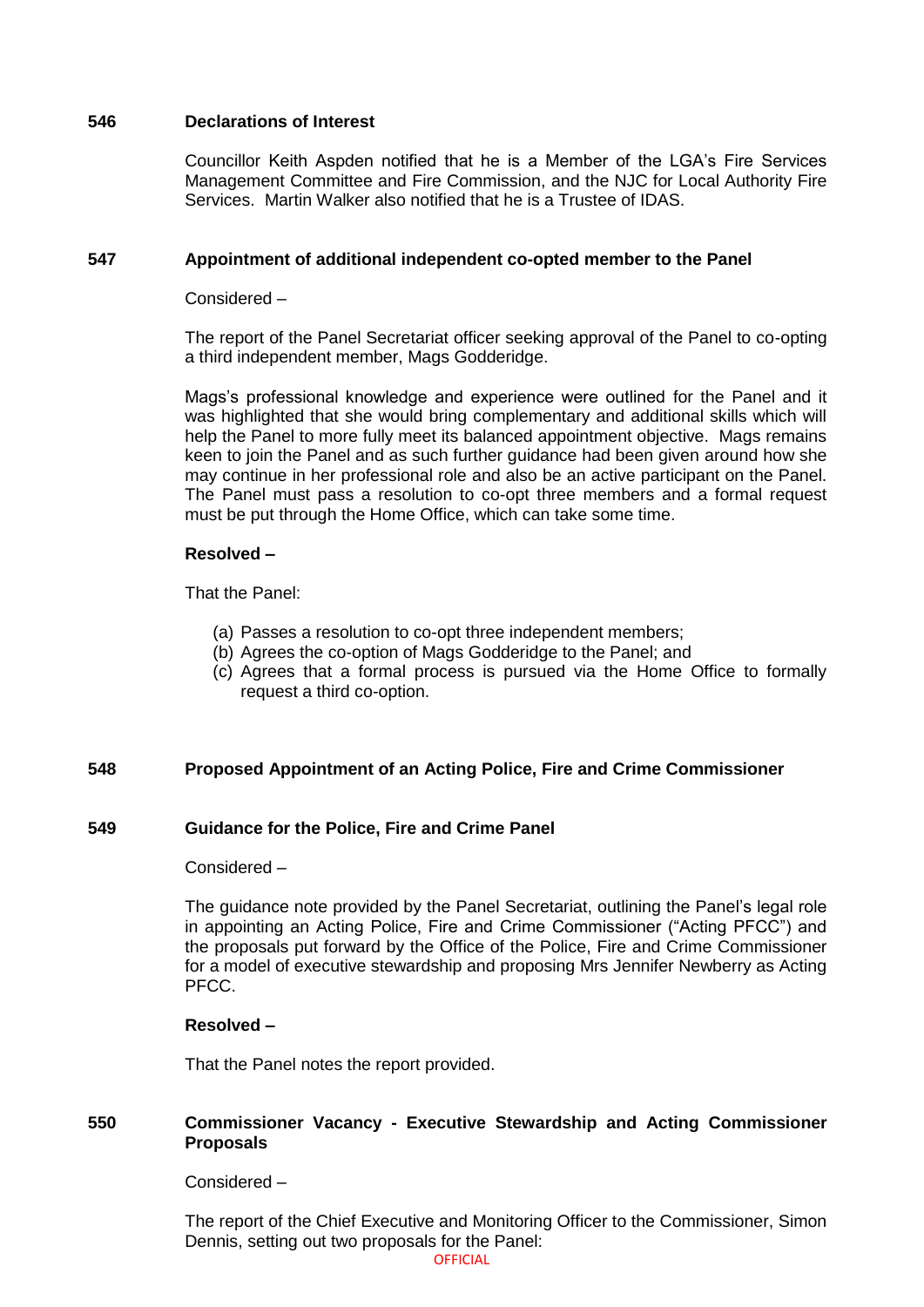- (a) A model of executive stewardship in which the senior management team at the Commissioner's office ("OPFCC") will work collectively to ensure resilience and support for the Acting PFCC during the period of vacancy; and
- (b) A proposal that Mrs Jennifer Newberry be appointed as Acting PFCC.

Mr Dennis briefly outlined the proposed stewardship model, based around portfolios attributed to each member of the senior team and a collective support for the Acting PFCC during the vacancy period. The model is around ensuring resilience and support at this time.

In respect of the Panel's appointment of an Acting PFCC, Mr Dennis highlighted that Mrs Newberry was felt to be particularly suitable for the role as she is a very accomplished public servant with a focus on services for victims. Mrs Newberry advised that she would be proud to take up the appointment for the period of vacancy and to work colleagiately with the senior management team.

There were no questions for Mrs Newberry in relation to her statement or suitability for the role and as such the Chair invited Panel members to take a vote via show of hands in favour of her appointment as Acting PFCC. The vote in favour was unanimous and as such Mrs Newberry's appointment was formally approved by the Panel.

# **Resolved –**

That the Panel:

- (a) Endorses the model of executive stewardship at the OPFCC as proposed by the Chief Executive and Monitoring Officer to the Commissioner; and
- (b) Appoints Mrs Jennifer Newberry as Acting PFCC during the period of vacancy for this role.

# **551 Outstanding Matters from Public Questions on 14 October 2021**

# **552 Governance frameworks for NYP and NYFRS, including oversight of complaints and disciplinary processes**

## Considered –

The questions and observations put forward by Gwen Swinburn to the Panel meetings of  $14<sup>th</sup>$  October and  $4<sup>th</sup>$  November 2021 and the report provided by the OPFCC in supporting the Panel to consider those issues as raised on  $14<sup>th</sup>$  October.

The Chair advised that a question had been received from Gwen Swinburn for Item 8 (Public Questions or Statements to the Panel) but that as it related to the paperwork provided for this item, Items 7(a) and 8 would be combined.

Diane Parsons reminded Panel of the questions and observations put by Gwen to the previous meeting, which centred around concerns regarding control and oversight mechanisms for police and fire complaints, whistleblowing and tribunals. Additionally, that audit oversight for policing and fire is dealt with by separate committees with no linkage to the Panel or other scrutiny body. Gwen had provided her apologies for the  $4<sup>th</sup>$  November meeting but, having reviewed the report provided at Item 7(a) had asked for the following to be read out at the meeting: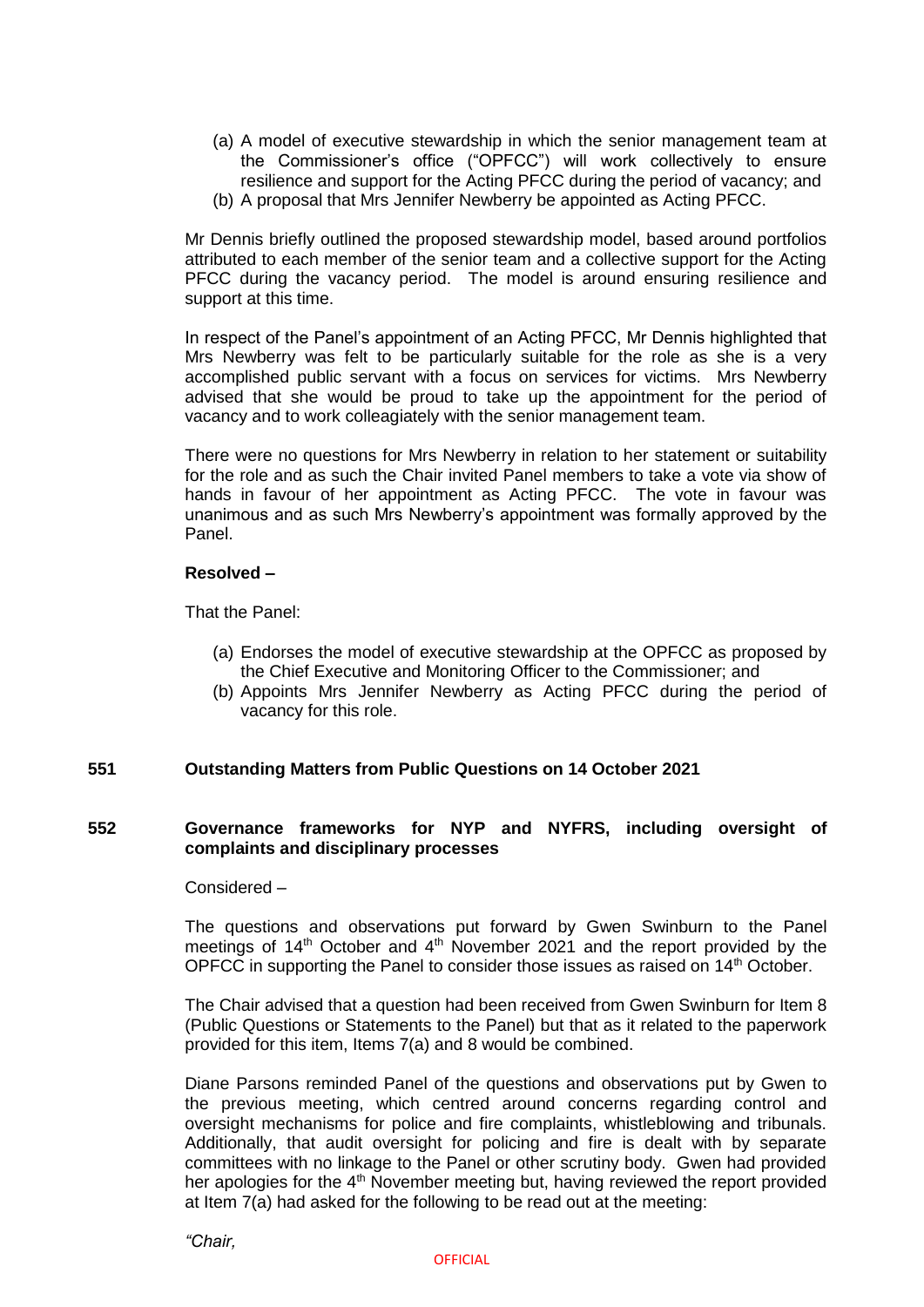*Thank you for responding to my concerns regarding governance gaps, and for this report.*

*As before I sent a detailed response to the panel, but for the purpose of this committee may I highlight a few points. Again this is to seek assurance moving forward.*

*Firstly the transparency of this meeting and the audit committee meetings. May I ask moving forward that both are held in public, webcast and put on York and North Yorkshire Council calendars, with slots for public speaking, standard protocols in other words, but to include audit committee.*

*Regarding the gaps/firewalls between the audit committee and the panel. I am glad to see a suggestion in the paper that some informal connection could be arranged. If not possible also to have at least the audit annual report put to this panel, perhaps such an arrangement could be made via Council audit or scrutiny functions?*

*Regarding specific reporting to the Audit Committee - the information gaps I think could be easily provided as part of their performance reporting, to include more information on suspensions, payoffs, NDAs, employment tribunals etc. At least then the audit committee could be aware of culture and other risks, even if this Panel is not allowed to engage.*

#### *Thank you Chair."*

Diane Parsons provided some further context for Panel, given by Gwen, to this statement. Gwen is concerned to look at ways to resolve perceived governance gaps through strengthened reporting, engagement and transparency, particularly around the work of the audit committee. Gwen had also proposed a good governance charter to consolidate governance between the OPFCC, the Panel, the Chief Constable, Chief Fire Officer and audit committees.

Members discussed the comments provided. It was identified that some of the suggestions would require the Panel's councillor members to go back to their constituent authorities to see if they would support such a linkage with the policing and fire audit committees. However, it was agreed among Members that there was merit in developing an informal connection with the audit committees. Simon Dennis and Michael Porter both spoke in support of an informal communication being developed and that a recent refresh of membership on those committees afforded an opportunity to review arrangements and also strengthen transparency. They both wished to emphasise for Panel, however, that it is important to retain the distinction around the independence of both the police and fire audit committees.

Simon Dennis suggested that the ongoing work between the Panel and the OPFCC to develop a Memorandum of Understanding may provide a useful place in which to identify the relationship between the jurisdiction of the audit committees and the Panel in the North Yorkshire context.

Members considered the issue of oversight of complaints and disciplinary processes. The Panel receives annual/biannual reports on the complaints and recognition function. Simon Dennis outlined the role of the Appropriate Authorities Liaison Meeting which enables further oversight of legal and standards issues.

It was also agreed more broadly that the OPFCC, Panel and partners providing reports for Panel would ensure that they adopt plain English and explain in clear terms any acronyms used.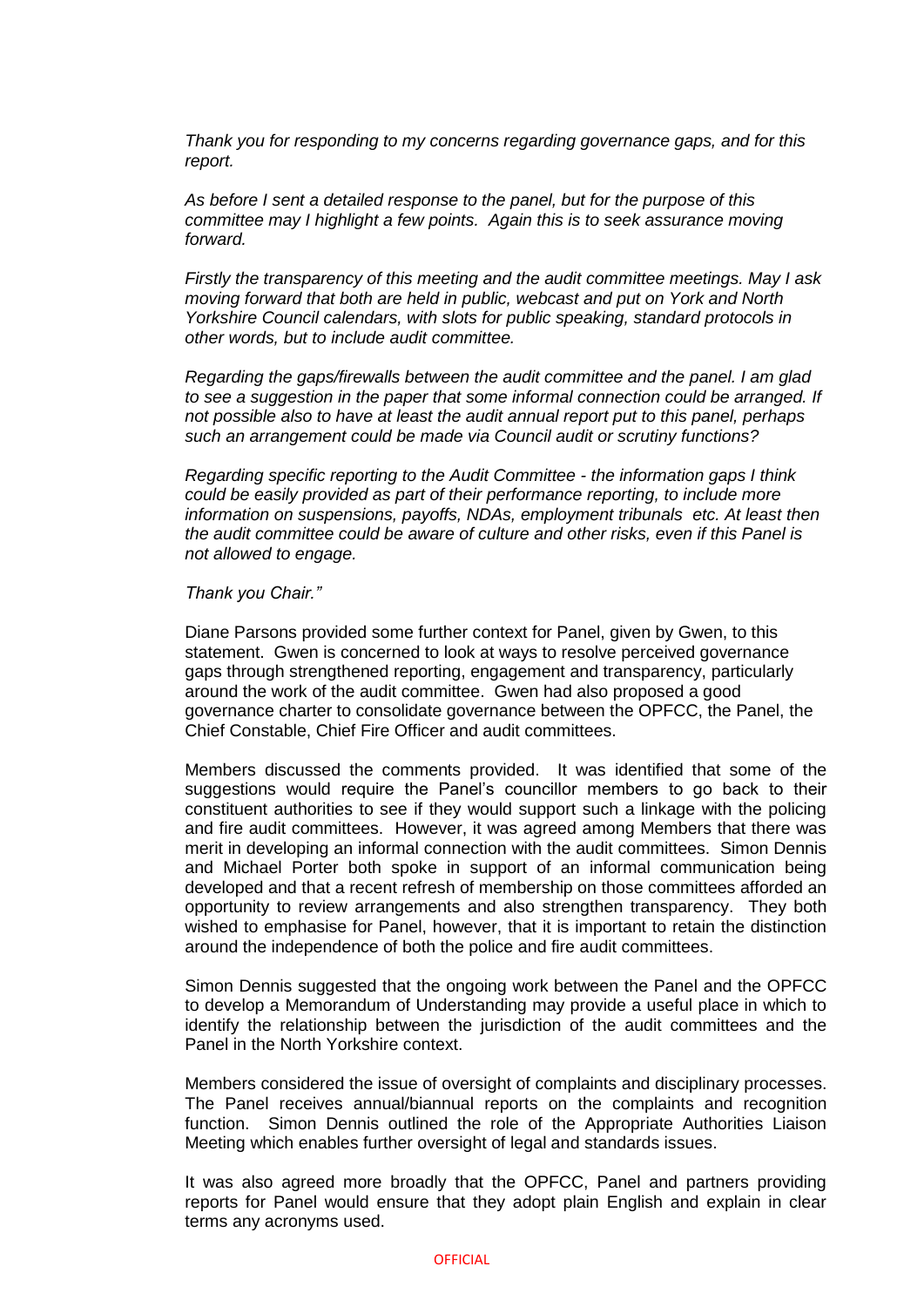# **Resolved –**

That the Panel:

- (a) notes the report provided at Item 7(a);
- (b) progresses work to consider developing an informal connection with the police and fire audit committees; and
- (c) commits, along with the OPFCC and emergency services partners, to using plain English and giving full explanation of acronyms.

# **553 North Yorkshire Police Vetting**

Considered –

An update paper from the OPFCC regarding police vetting checks.

Further to questions received by a member of the public and a Panel Member at the previous Panel meeting, a note was provided by the OPFCC to provide clarity on police vetting checks and also how spent convictions are dealt with during vetting processes.

Panel members were keen to establish whether, because PCSOs are staff, they are exempted from any check on spent convictions. The Chief Constable confirmed that a candidate in these circumstances would not be required in law to declare a spent conviction but that vetting checks would be applied and if there is a spent conviction then it would be taken into account for that person's suitability. Further to a supplementary question, the Chief Constable confirmed that transferees in to North Yorkshire Police are re-vetted. Moreover that national timescales are set for revetting within the service.

## **Resolved –**

That the Panel notes the report provided.

## **554 Public Questions or Statements to the Panel**

Further to the public questions taken under Item 7(a), there were no additional questions for consideration by the Panel.

## **555 Members' Questions**

There were no questions from Panel Members under this item.

## **556 Risk and Resource Model for NY Fire and Rescue Service (as deferred from 14 October 2021)**

Considered –

The briefing paper provided by the OPFCC regarding a deferral of completion of the Risk and Resource Model for the North Yorkshire Fire and Rescue Service.

**OFFICIAL** Tom Thorp explained to the Panel that since the briefing provided to the Panel on the 'risk' element of the model earlier this year, delays had occurred due to resourcing and the limited availability of data; as such the data quality had been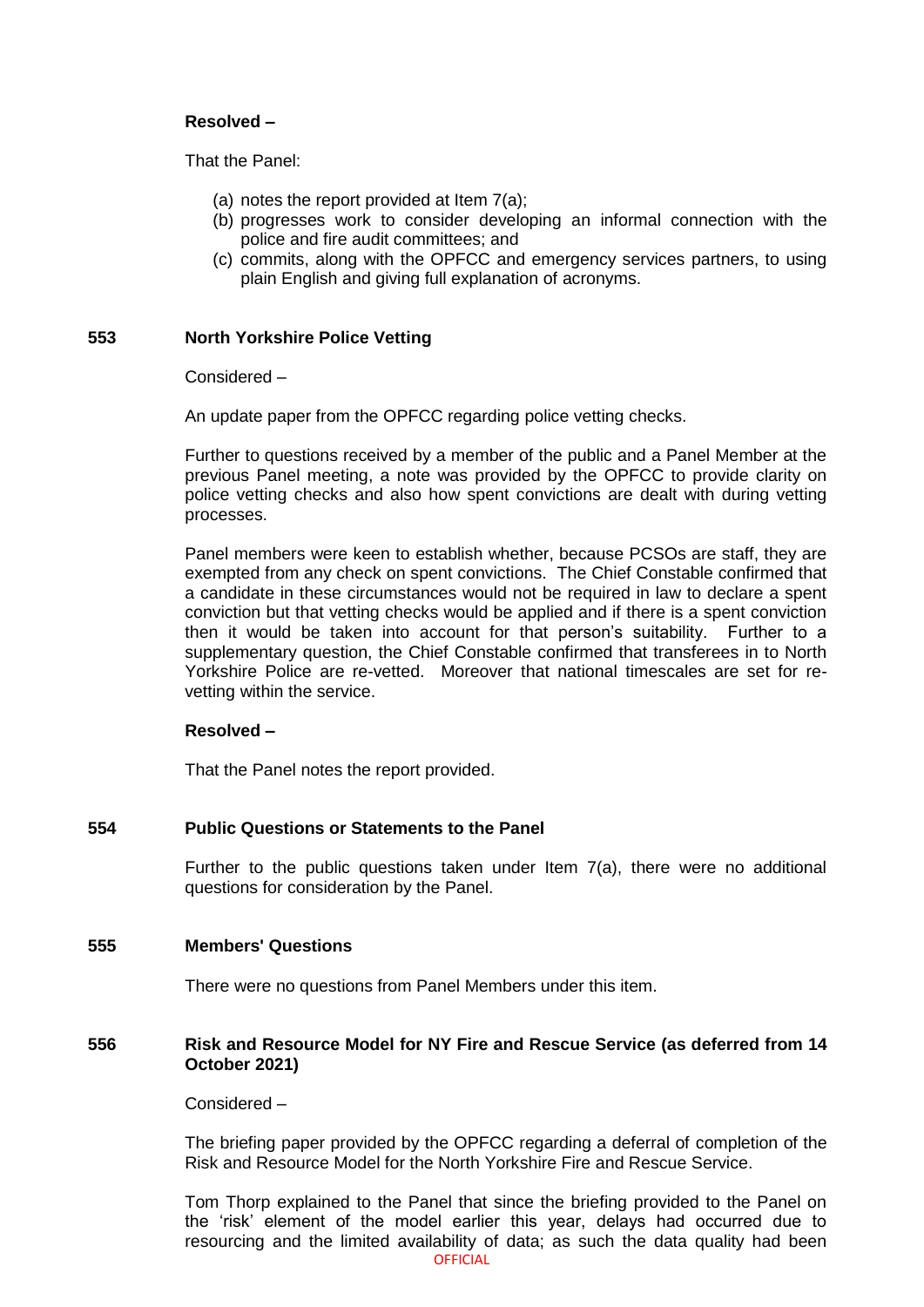poor. These issues have largely been resolved and progress on developing the model is underway again. A public consultation is now planned to be launched following the conclusion of the council elections in May 2022.

Members sought reassurance that good progress is being made and that the timescales set out are reliable. It was explained that as the current Integrated Risk Management Plan is nearing its end it needs refreshing and it isn't anticipated that there will be any further issues which will impact on the timescales set out. Members indicated the importance of all relevant parties being able to engage in the process and have their say.

# **Resolved –**

That the Panel:

- (a) notes the update paper provided; and
- (b) seeks an opportunity to engage in the consultation process from May 2022.

# **557 Mid-year budget review for policing and fire and rescue (as deferred from 14 October 2021)**

# **558 Policing budget update**

Considered –

The OPFCC's mid-year budget report for policing.

Michael Porter highlighted just over £2m of underspend expected in the policing budget. This has been driven by:

- higher levels of police officers leaving and retiring from the service in the first half of the year. This will be mitigated though planned recruitment in the second half of the year;
- a number of unexpected staff vacancies; and
- savings achieved through supplies and services.

The underspend doesn't reflect any increase in pay for staffing as this hasn't been settled yet, although budgeting has been done on the basis of a pay freeze.

An area considered with the Panel is the ongoing slippage in the capital programme, which remains an area of concern. Members requested to see a copy of the internal audit review of areas of the capital plan. Michael Porter was also asked about environmental sustainability in relation to the fleets and estates programmes. The Executive Board has been considering this in terms of potential for electric vehicles, solar panels, for example. There may be a requirement as part of the Spending Review to develop this further.

## **Resolved –**

That the Panel:

- (a) notes the budget report provided for policing; and
- (b) receives a copy of the internal audit report in relation to the capital plan, when available.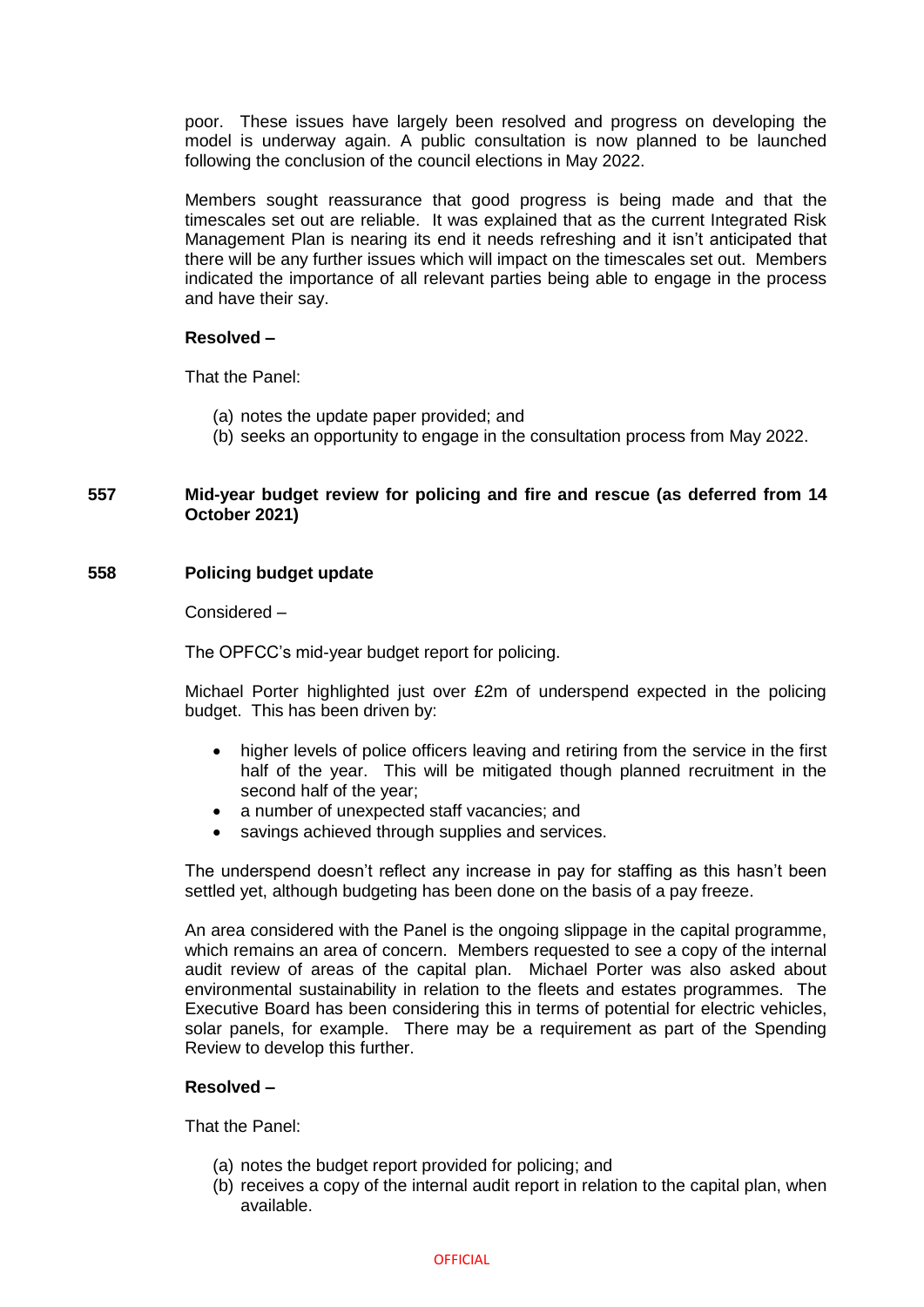# **559 Fire and Rescue budget update**

Considered –

The OPFCC's mid-year budget update for the fire and rescue service.

Michael Porter underlined the significant financial challenges for the service, as indicated in the report. The service is drawing on reserves to balance its plan. The pay award at 1.5% presents a challenge, with additional pressures next year from increases in utility costs, additional NI contributions and pay awards.

Further to a query regarding maintenance costs for the large service estate, Mr Porter acknowledged that a number of properties are in need of replacement but without the budget available to invest back into the service, costs for 'patching up' these buildings will increase over time. The possibilities for greater sharing of premises between services is limited as for example there have to be fire stations in specific locations. Members requested that a note be incorporated into the Enable update to be given in the spring of 2022 regarding collaboration opportunities for fire and rescue premises.

The Panel also considered numbers of wholetime and on-call firefighters and in particular what the plan is for on-call recruitment. The Interim Chief Fire Officer explained that on-call recruitment is a challenge due in part to an outdated system for terms and conditions which doesn't pay well and is inflexible. Measures are being reviewed locally to try and improve this situation.

The Chair also thanked Mr Porter for his recent engagement with Members of the Finance Sub-Group.

## **Resolved –**

That the Panel:

- (a) Notes the budget report provided for the fire and rescue service; and
- (b) Receives an update on collaboration opportunities for premises as part of the next Enable programme report.

# **560 OPFCC Resilience and Succession Planning - Outline Update**

Considered –

The report of the Chief Executive and Monitoring Officer to the Commissioner regarding resilience planning and development of a Business Development Strategy for the OPFCC.

Mr Dennis outlined the key points from the paper. In particular, it appears likely that the government's wish to mandate Deputy Police and Crime Commissioners will not take effect for some time and in the interim they have requested that each OPFCC produce a resilience plan, engaging with the area Panel in the process.

**OFFICIAL** A Business Development Strategy is in progress to improve resilience within the OPFCC. A formal resilience and succession plan will be brought to the Panel in due